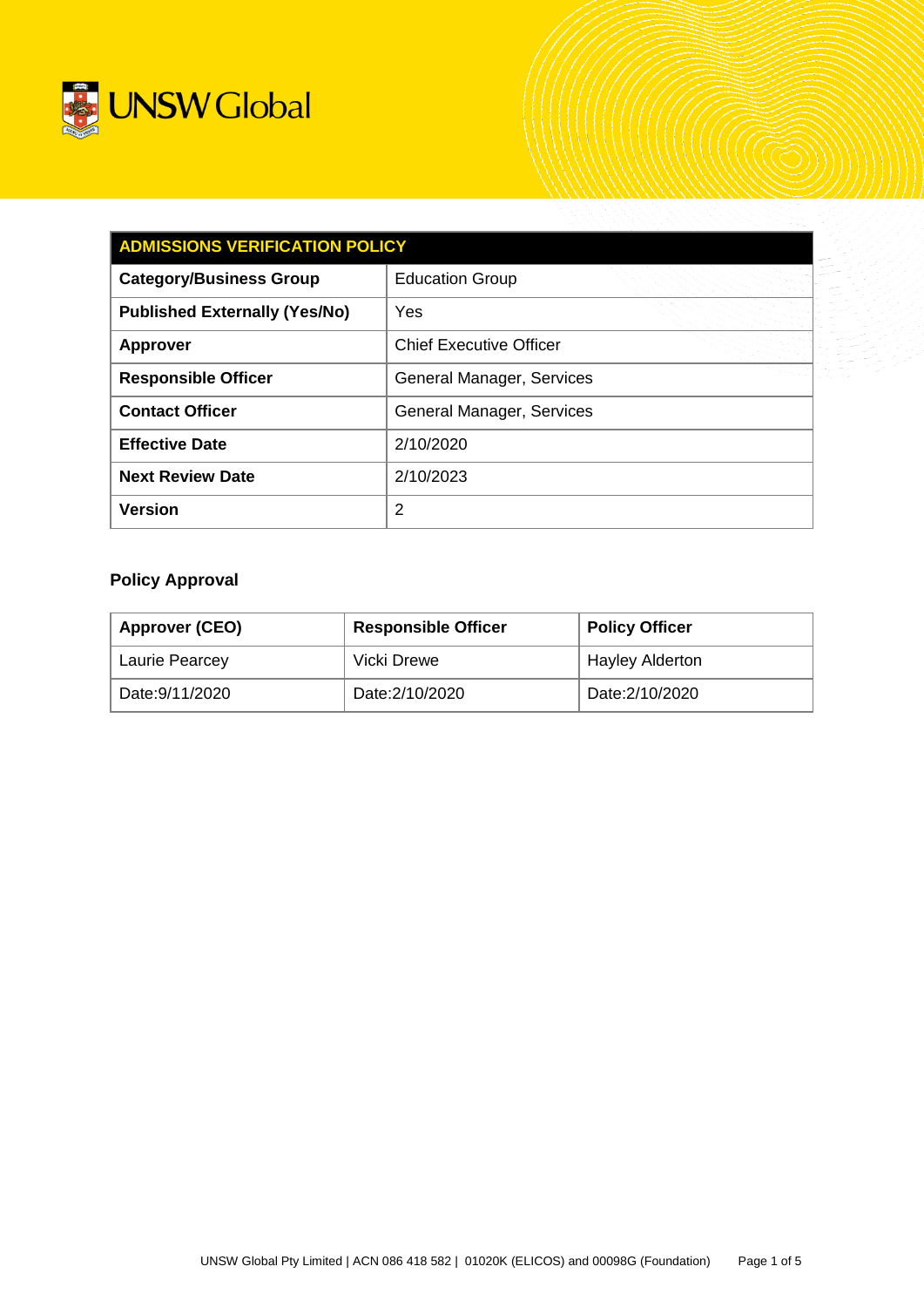

# **1. Background**

UNSW Global is committed to delivering a high standard of education and training services to all of its students.

Under Standard 2 of the National Code registered providers must ensure Overseas Students' educational qualifications, work experience and English language proficiency are sufficient to enable them to enrol in a course. In addition, a condition of the student visa program, which is administered by the Department of Home Affairs (**DHA**), requires that all student visa holders are genuine temporary entrants who are entering Australia for the purpose of study on a temporary basis.

# **2. Purpose**

The purpose of this policy is to ensure that the UNSW Global Admissions team have appropriate processes in place to determine:

- (a) whether or not a Prospective Student meet the requirements for entry into a UNSW Global course; and
- (b) whether a Prospective Overseas Student is a genuine temporary entrant,

this includes, ensuring the authenticity of academic transcripts, certificates of attainment and any other documents submitted as part of the admissions process.

#### **3. Scope**

This policy applies to:

- (a) Overseas students seeking to enrol in UNSW Global;
- (b) Domestic students seeking to enrol in UNSW Global;
- (c) UNSW Global staff involved in the promotion, recruitment, admission, delivery,

management or administration of students.

This policy does not apply to Diploma, Part-time English, Modern Languages or TESOL programs. For Diploma programs, refer to UNSW's policy framework.

#### **4. Definitions**

*Domestic Students* means a UNSW Global Student who is an Australian citizen, a New Zealand citizen, *an* Australian permanent resident, or a person who is entitled to stay in Australia, or to enter and stay in Australia, without any limitation as to time.

*Back-to-source verification* means verifying the authenticity of documents by obtaining confirmation from the issuing authority (this could be a school, university,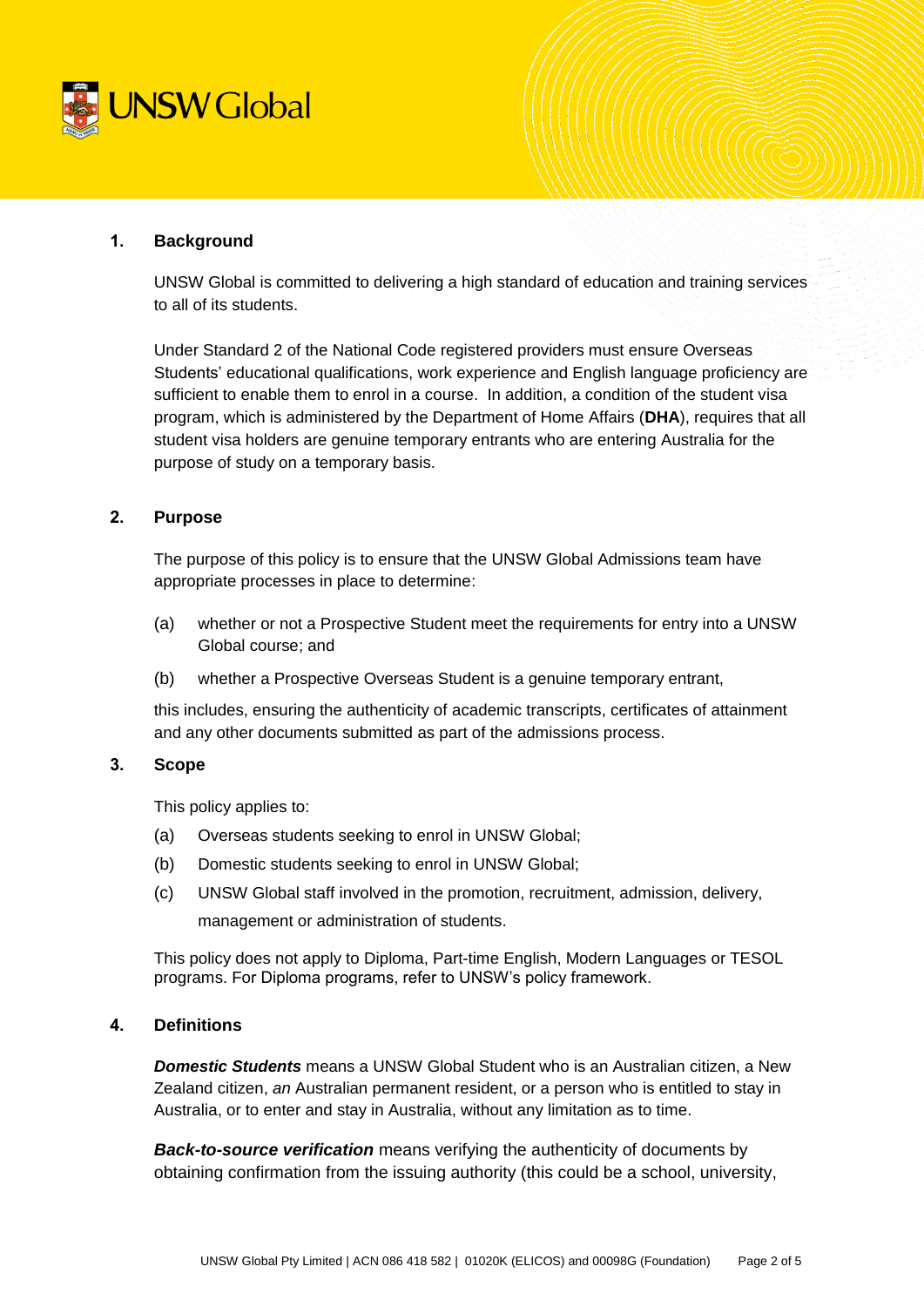

private education provider and/or an institution such as a bank) that the document is genuine and that the details contained in the document are correct.

*Enrolled* means a status where a student has already accepted UNSW Global's conditions of enrolment and paid the required deposit to secure their place in a course or program offered by UNSW Global.

*ESOS Act* means the *Education Services for Overseas Students Act 2000 (Cth)*.

*GTE or Genuine Temporary Entrant* means, in relation to a Prospective Overseas Student, that he or she:

- (a) has a genuine intention to successfully complete a Program, and does not intend to seek permanent residency, or another visa, following arrival in Australia;
- (b) has the requisite English language proficiency skills to undertake the Program;
- (c) satisfies all other UNSW Global or UNSW Sydney criteria relating to qualifications and experience for entry into the Program; and
- (d) has the requisite resources to study and live in Australia for the duration of the Program;

*GTE Check* means review of and authentication of information and documents submitted by a Prospective Overseas Student to ensure that they are a Genuine Temporary Entrant.

*National Code* means the *National Code of Practice for Providers of Education and Training to Overseas Students 2018* made under section 33 of ESOS.

*Overseas Students* means Overseas students (within or outside Australia) who hold a student visa but *does* not include students of a kind prescribed in the ESOS Regulations.

*Prospective Student* means a person (whether within or outside Australia) who intends to become, or who has taken any steps towards becoming an Overseas Student or a Domestic Student.

*Prospective Overseas Student* means a person (whether within or outside Australia) who intends to become, or who has taken any steps towards becoming an Overseas Student.

*SAM* means the Student and Agent Management System.

#### <span id="page-2-0"></span>**5. Policy Statement**

UNSW Global is committed to ensuring the integrity of its admissions processes and, to do so, UNSW Global carries out the checks set out in this section [5](#page-2-0) in relation to the application process.

#### <span id="page-2-1"></span>**5.1. Back-to-source verification of Applications**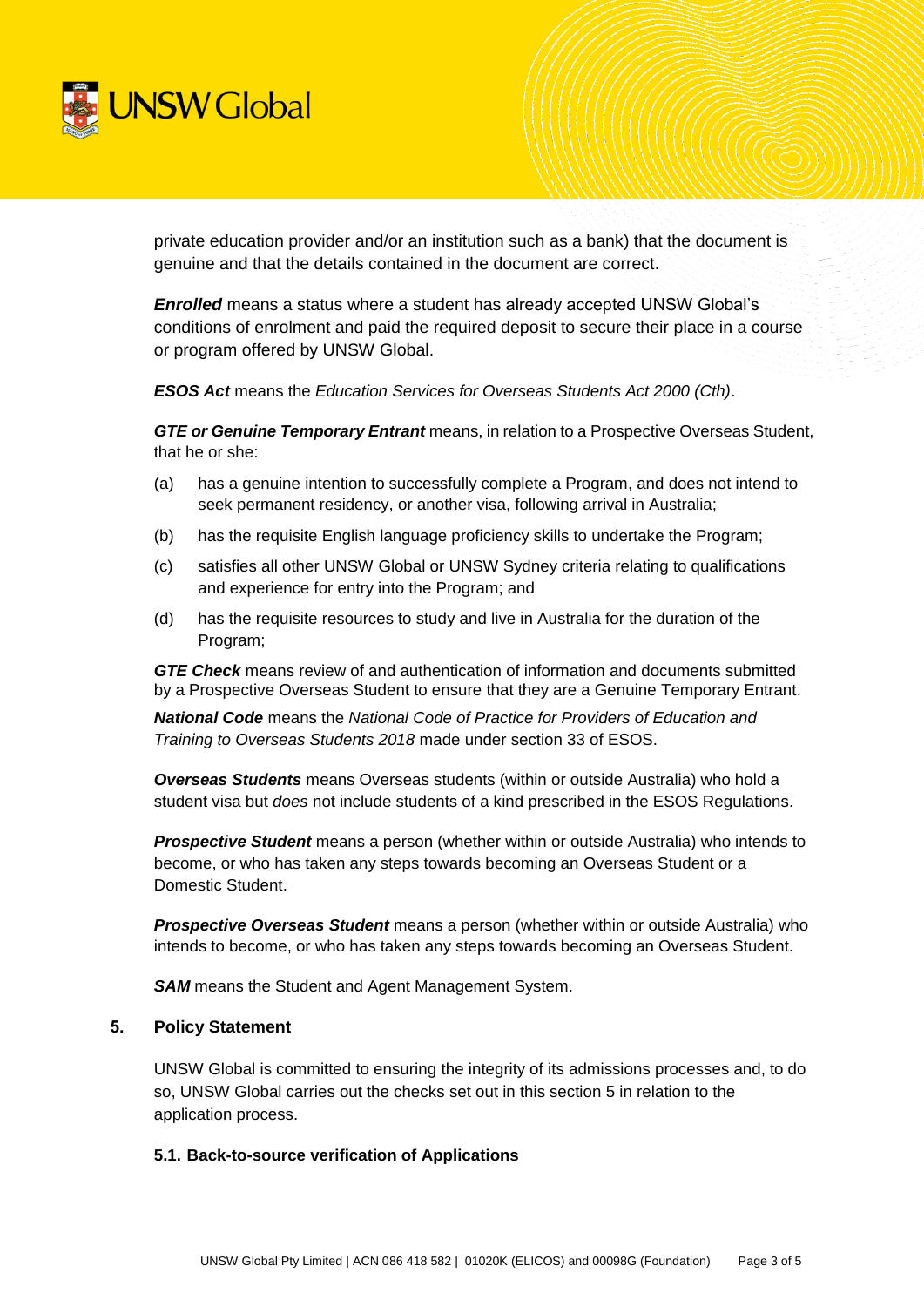

Admissions Officers will randomly select a minimum of five (5) 'Enrolled' applications each month for back-to-source verification. The aim is to select applications submitted from a variety of countries and education agents. UNSW Global will focus on applications that are deemed to be high risk (utilising UNSW Global's relevant risk rating methodologies for country and agent risk).

To start the academic verification process, a Request for Academic Transcript Verification letter will be sent from an Admissions Officer to the issuing institution, to verify the details of the academic transcript. Any response on the verification will be recorded in SAM.

## <span id="page-3-0"></span>**5.2. GTE Checks**

UNSW Global will require a GTE Check from Prospective Overseas Students who hold a passport from a country that is considered high risk (utilising UNSW Global's risk rating methodology for country GTE risk). Any Prospective Overseas Student that is issued an offer conditional on a GTE Check will not be issued a confirmation of enrolment until the GTE Check is received by UNSW Global Admissions. GTE checks can be conducted by a UNSW Global registered education agent.

#### **5.3. Suspicious or questionable applications**

In addition to the GTE Check and back-to-source verification checks outlined in parts [5.1](#page-2-1) and [5.2](#page-3-0) above, where an application appears suspicious or does not appear to be genuine, this will be reported to the Admissions Team Leader, who will liaise with the Admissions Manager to determine what additional checks will be carried out, this may include a back-to-source verification or a GTE Check.

#### **5.4. Appeal of a decision**

Where an application is rejected based on an allegation that the Prospective Student has provided fraudulent documents as part of their application process, the Prospective Student may apply for a review of the decision within 10 working days of the decision.

A review of the decision will be undertaken by the Manager, Admissions and Enrolment. The Prospective Student will be notified in writing of the outcome of the review within 10 working days of lodgement of the appeal.

#### **6. Legal and Policy Framework**

This policy complies with the ESOS Act 2000 and Standard 2 of the National Code.

#### **6.1. Responsibilities**